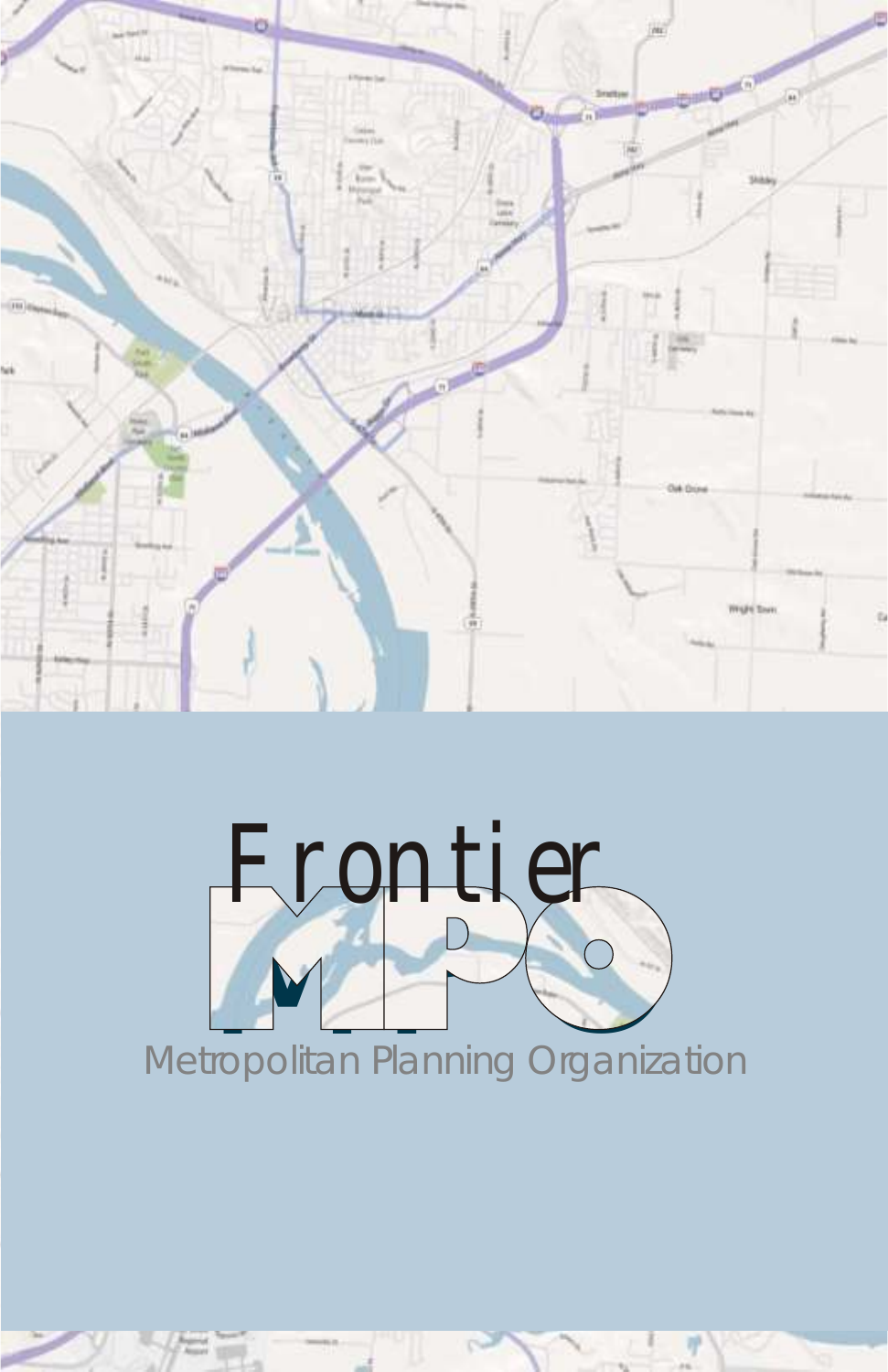## **MEMBER JURISDICTIONS**

*Arkansas* Crawford / Sebastian Counties Alma Barling Bonanza Central City Fort Smith Greenwood Kibler Lavaca Van Buren *Oklahoma*  LeFlore / Sequoyah Counties Arkoma

Pocola

# **Mission**

Together with other public and private partners, develop and maintain the appropriate management systems necessary for a safe, efficient, and convenient multi-modal transportation system that will effectively move people and goods on a coordinated transportation network that will advance and secure the economic prosperity and social equity for all residents, visitors, and businesses within the Frontier Metropolitan Planning region of Arkansas and Oklahoma.

# **Vision**

A comprehensive and coordinated multi-modal transportation environment based on the principles of inclusion, communications and innovation that will have the flexibility to respond to new technologies and methodologies to enhance the Frontier regions position in the regional, national, and international markets as well as provide accessible and affordable transportation services and opportunities to all of the regions current and future residents.

# **What is an MPO?**

MPO stands for "Metropolitan Planning Organization." The Frontier MPO serves as the regional transportation planning organization for the Fort Smith urbanized area funded by the United States Department of Transportation (USDOT) through the Arkansas and Oklahoma Departments of Transportation. The Frontier planning area is defined as the area projected to become urbanized within the next 20 years in western Arkansas and eastern Oklahoma.

# **Established in 1973 by Federal legislation through the 1973 Highway Act.**

The MPO serves as a liaison between local governments and state and federal agencies in matters involving major regional needed transportation improvements. All urban areas in the U.S. with a population over 50K are



required by federal regulations stemming from the 1973 Highway Act to have an MPO structure in place to administer transportation planning programs. The States and the Federal governments recognize the MPO as the official forum for regional transportation planning undertaken in the cooperative, continuing, and comprehensive manner in order to maximize the benefits and expenditure of federal and state monies in transportation planning and programming.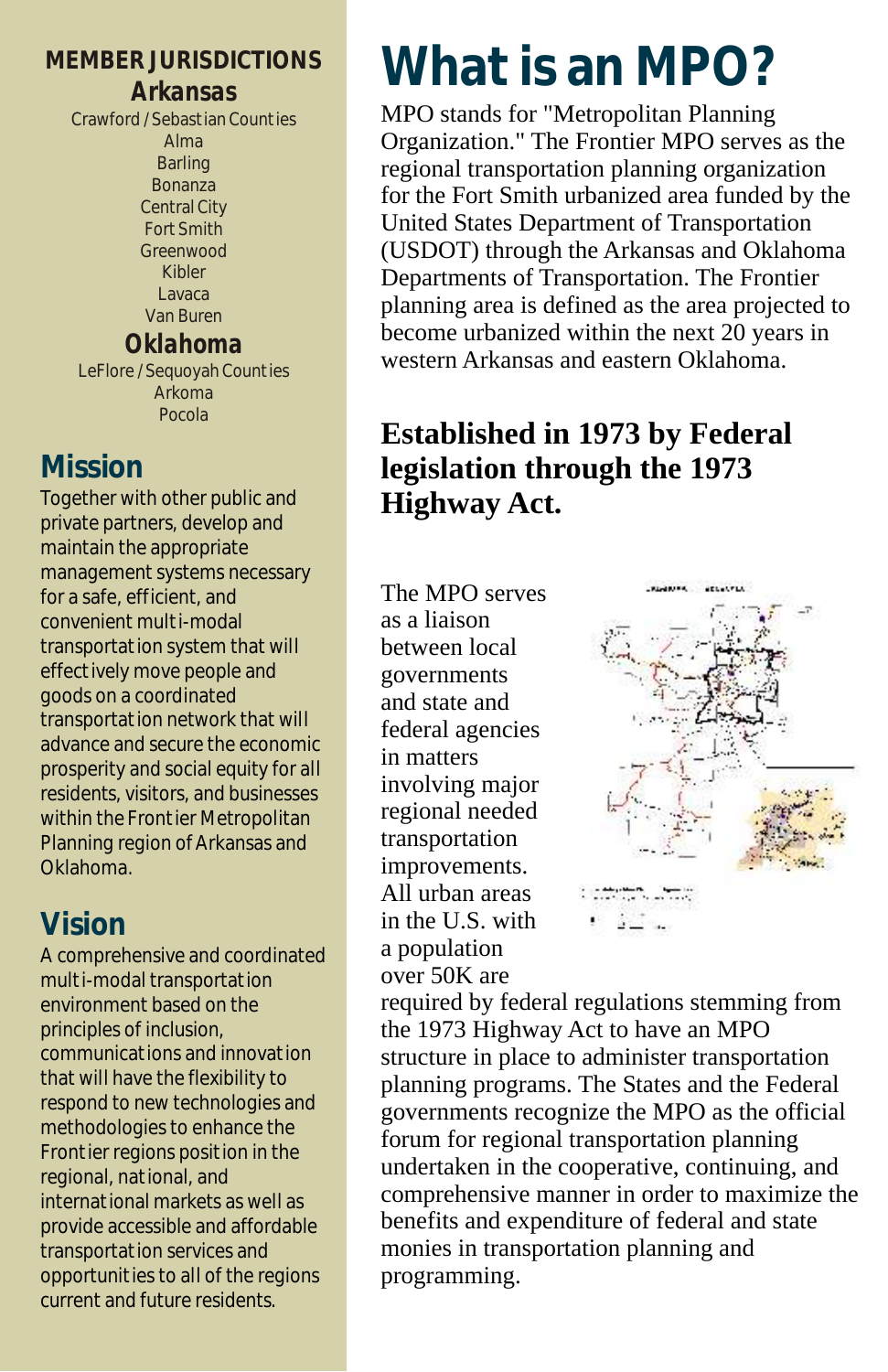# **MPO Facts...**

**Location:** Fort Smith, AR--2nd largest city in the state (2010 Census) **Population:** Serving 168,852 **Urbanized area:** 122,947 **Area:** 491.14 sq. mi.

## **Serving 4 Counties:**

- 24 sq. mi. Eastern Sequoyah County (OK)
- 51.5 sq. mi. Northeastern LeFlore County (OK)
- 179 sq. mi. Southwestern Crawford County (AR)
- 236.5 sq. mi. Northwestern Sebastian County (AR)

# **Transportation Modes:**

**Air:** Fort Smith Regional Airport

## **Rail:** 3 Class 1 Railroads

- Union Pacific
- Kansas City Southern
- Burlington Northern-Santa Fe

2 Class 3 "short-line" Railroads

- Arkansas-Missouri Line (A&M)
- Fort Smith Railroad

**Water:** McClellan-Kerr Arkansas River Navigation System

## **Roadway:**

| Arkansas    |                                                            |
|-------------|------------------------------------------------------------|
| East-West   | <i>State Highways:</i> 348, 282, 162, 22, 10, 10 Spur, 255 |
|             | Federal Highways: I-40, I-540, US64                        |
| North-South | <i>State Highways:</i> 59, 255, 45, 253                    |
|             | Federal Highways: I-540 (I-49), US71, US271                |

Oklahoma

| East-West   | Federal Highways: I-40, US64  |
|-------------|-------------------------------|
| North-South | State Highways: 9, 9A, 112    |
|             | Federal Highways: US271, Us59 |

**Public Transportation:** Fort Smith Public Transit System, Downtown Trolley.

**Bicycle:** Bikeway Plan (City of Fort Smith Master Street Plan), Greenwood Pedestrian-Bicycle Plan.

**Pedestrian and Recreational Trails:** Fort Smith Trails and Greenways Plan (22 corridors/88 miles of trails).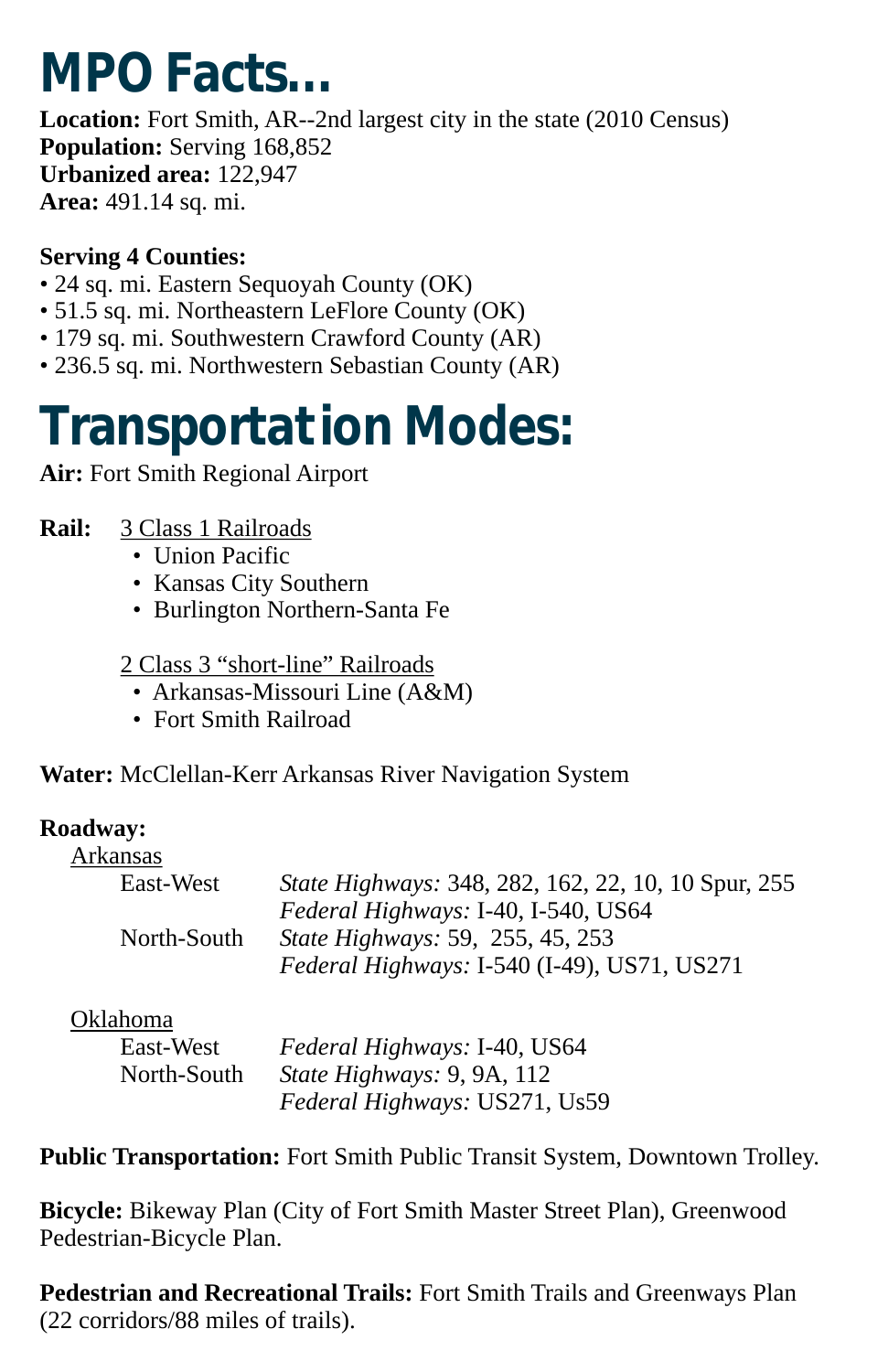

### **2035 Metropol itan Transportation Plan (MTP)**

The 2035 MTP is the regional transportation plan for the Fort Smith Region which encompasses municipalities and unincorporated portions of counties in Arkansas and Oklahoma. It is a Plan that identifies the needs and financial resources available to meet the area's transportation needs over a 25 year period. Long range transportation planning requires the planning process to be a cooperative, continuing and comprehensive process that monitors regional growth and any subsequent socio-economic changes resulting from growth.

### **Memorandum of Understanding (MOU)**

The objectives of this Memorandum of Understanding are to: (1) formalize the current

cooperative efforts between Frontier, the member jurisdictions, Fort Smith Transit, and AHTD for the production and execution of the Unified Planning Work Program (UPWP), the Metropolitan Transportation Plan (MTP), the Transportation Improvement Program (TIP), and the ongoing transportation planning process in general; as well as (2) comply with the requirements of the current Federal Transportation Bill, all successors of this Act and subsequent regulations, and all other applicable laws and regulations.



### **Annual Listing of Obl igated Projects (ALOP)**

In metropolitan planning areas, on an annual basis, no later than 90 calendar days following the end of the program year, the State, public transportation operator(s), and the MPO shall cooperatively develop a listing of projects (including investments in



pedestrian walkways and bicycle transportation facilities) for federal funds obligated in the preceding program year. The listing shall be prepared in accordance federally funded projects authorized or revised to increase obligations in the preceding program year, and shall at a minimum include the TIP information and identify, for each project, the amount of Federal funds requested in the TIP, the Federal funding that was obligated during the preceding year, and the Federal funding remaining and available for subsequent years. The listing shall be published or otherwise made available in accordance with the MPO's public participation criteria for the TIP.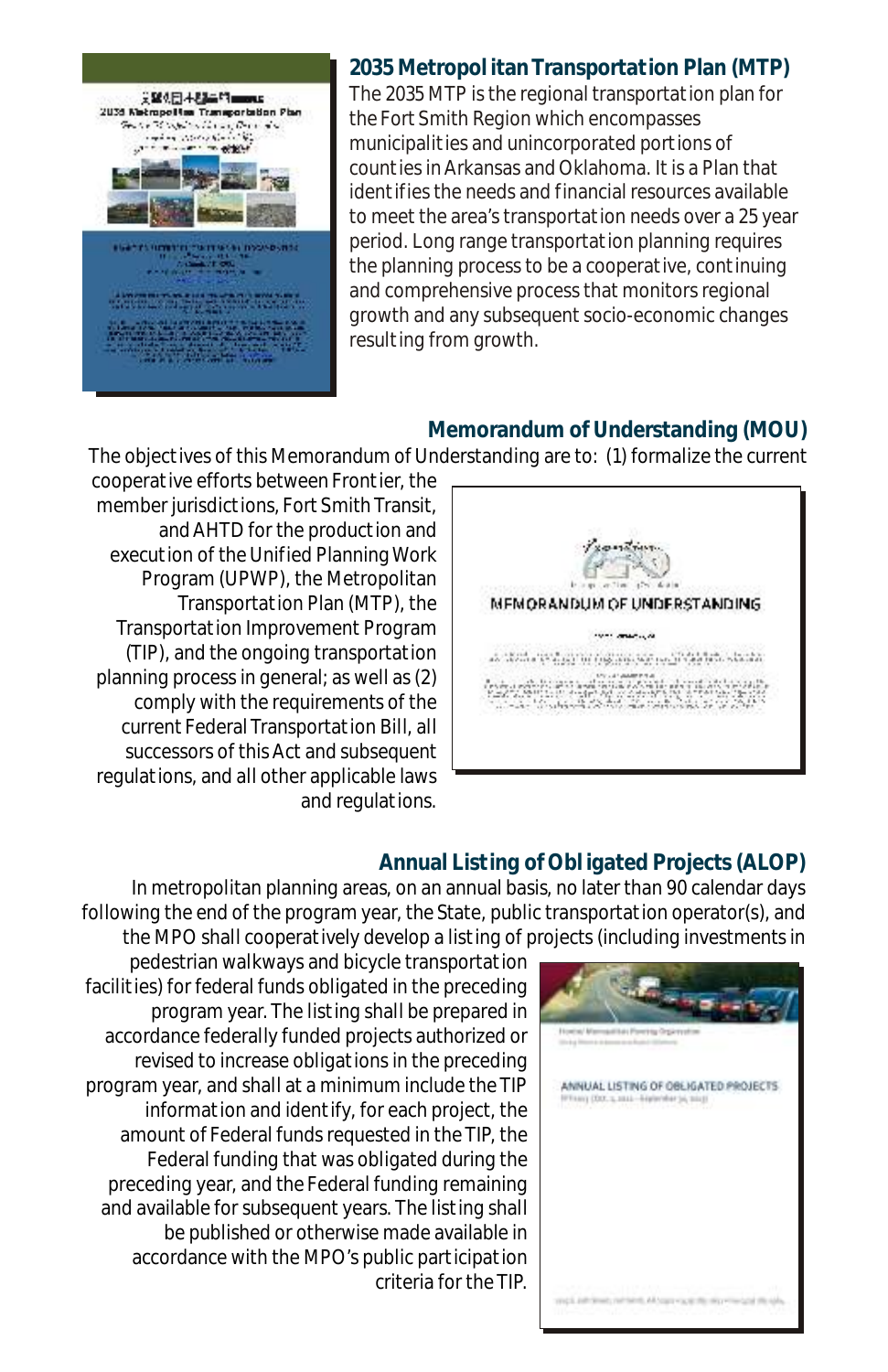#### **Publ ic Participation Plan (PPP)**

The PPP has been developed to assure that the transportation planning process conducted by the MPO complies with Federal requirements for public involvement and participation. This document presents the goals of the MPO for public participation and involvement, as well as the public involvement procedures designed for various MPO activities. These procedures will provide opportunities for citizens to contribute ideas and opinions early and at every stage of the planning process. Efforts will be made to assure participation in the transportation planning and programming process by traditionally underserved individuals, including elderly, low income and minority individuals, persons with disabilities, and persons with Limited English proficiency (LEP).





#### **Transportation Improvement Plan (TIP)**

The TIP is a capital improvement program developed cooperatively by the Frontier MPO, Arkansas State Highway and Transportation Department, Fort Smith Transit, Oklahoma Department of Transportation and all participating agencies. It includes a list of multi-modal transportation projects, such as highway, transit and bicycle for example. The projects are drawn from and consistent with the MTP. The TIP serves as a short-term programming document that lists approximately four years of funded

transportation projects. These projects are designed to construct, implement, operate and maintain regional and statewide transportation systems in accordance with the recommendations of the MTP.



#### **Unified Planning Work Program (UPWP)**

The UPWP is a description of the proposed activities of the MPO during Fiscal Year (July 1 - June30). The program is prepared annually and serves as a basis for requesting Federal planning funds. It also serves as a management tool for scheduling, budgeting, and monitoring the planning activities of the participating agencies. This document was prepared by staff from the Metropolitan Planning Organization with assistance from various agencies, including the Arkansas State Highway and Transportation Department, Oklahoma Department of Transportation, the Federal Highway Administration, the Federal Transit Administration, City of Fort Smith Transit